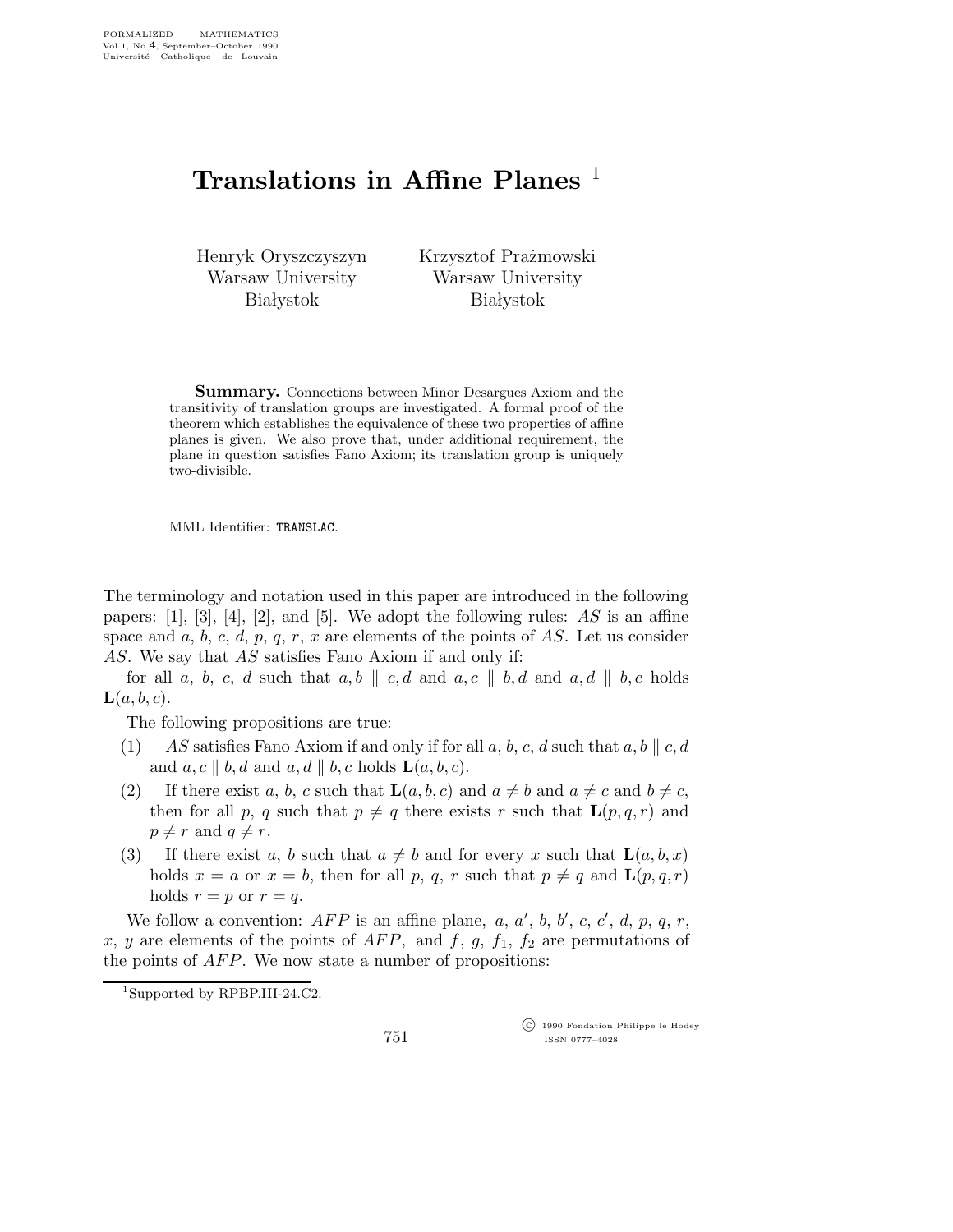(4) If AFP satisfies Fano Axiom and  $a, b \parallel c, d$  and  $a, c \parallel b, d$  and not  $\mathbf{L}(a,b,c)$ ,

then there exists p such that  $\mathbf{L}(b,c,p)$  and  $\mathbf{L}(a,d,p)$ .

- (5) If f is a translation and not  $\mathbf{L}(a, f(a), x)$  and  $a, f(a) \parallel x, y$  and  $a, x \parallel$  $f(a)$ , y, then  $y = f(x)$ .
- (6) AFP satisfies des if and only if for all  $a, a', b, c, b', c'$  such that not  $\mathbf{L}(a, a', b)$  and not  $\mathbf{L}(a, a', c)$  and  $a, a' \parallel b, b'$  and  $a, a' \parallel c, c'$  and  $a, b \parallel$  $a',b' \text{ and } a,c \parallel a',c' \text{ holds } b,c \parallel b',c'.$
- (7) There exists f such that f is a translation and  $f(a) = a$ .
- (8) If for all p, q, r such that  $p \neq q$  and  $\mathbf{L}(p,q,r)$  holds  $r = p$  or  $r = q$  and  $a, b \parallel p, q$  and  $a, p \parallel b, q$  and not  $\mathbf{L}(a, b, p)$ , then  $a, q \parallel b, p$ .
- (9) If  $AFP$  satisfies des, then there exists f such that f is a translation and  $f(a) = b$ .
- (10) If for every a, b there exists f such that f is a translation and  $f(a) = b$ , then *AFP* satisfies **des**.
- (11) If f is a translation and g is a translation and not  $\mathbf{L}(a, f(a), g(a))$ , then  $f \cdot g = g \cdot f$ .
- (12) If  $AFP$  satisfies des and f is a translation and g is a translation, then  $f \cdot g = g \cdot f$ .
- (13) If f is a translation and g is a translation and p,  $f(p) \parallel p, g(p)$ , then  $p, f(p) \parallel p, (f \cdot g)(p).$
- (14) If  $AFP$  satisfies Fano Axiom and  $AFP$  satisfies des and f is a translation, then there exists g such that g is a translation and  $g \cdot g = f$ .
- (15) If AFP satisfies Fano Axiom and f is a translation and  $f \cdot f = id_{\text{the points of } AFP},$ then  $f = id_{the \text{ points of } AFP}$ .
- (16) If  $AFP$  satisfies des and  $AFP$  satisfies Fano Axiom and g is a translation and  $f_1$  is a translation and  $f_2$  is a translation and  $g = f_1 \cdot f_1$  and  $g = f_2 \cdot f_2$ , then  $f_1 = f_2$ .

## References

- [1] Czesław Byliński. Functions from a set to a set. Formalized Mathematics,  $1(1):153-164, 1990.$
- [2] Henryk Oryszczyszyn and Krzysztof Prażmowski. Classical configurations in affine planes. Formalized Mathematics, 1(4):625–633, 1990.
- [3] Henryk Oryszczyszyn and Krzysztof Prażmowski. Ordered affine spaces defined in terms of directed parallelity - part I. Formalized Mathematics,  $1(3):611-615, 1990.$
- [4] Henryk Oryszczyszyn and Krzysztof Prażmowski. Parallelity and lines in affine spaces. Formalized Mathematics, 1(3):617–621, 1990.